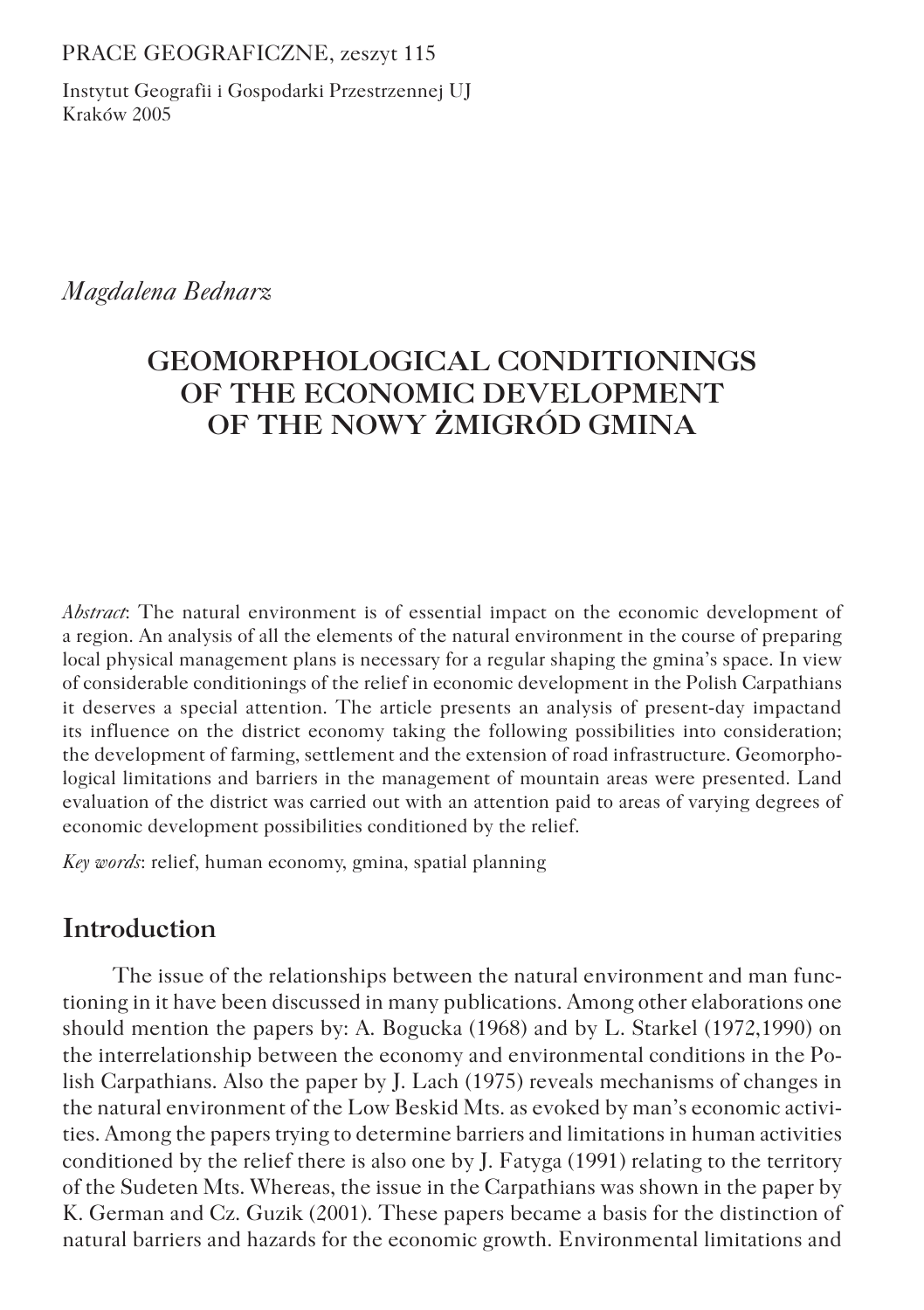barriers in the management of mountain areas were also dealt with by S. Jagła (1981) and K. Kopeć (2000).

The aim of the paper is an analysis of the effect of relief on the management of areas in the Nowy Żmigród gmina and the resulting designation of barriers and hazards for the selected elements of man's economy such as land use, possibilities of building and of establishing transport routes. The aim of the paper is also land evaluation from the viewpoint of morphological conditionings for the economic growthof the relevant area. The investigations were carried out on the basis of geomorphological mapping on topographical maps of 1:10,000. A number of thematic maps were made for the area of the gmina such as: a map of slopes angles, geomorphological maps, a land use map, a map of geomorphological conditionings of the economy and a morphodynamic map at a scale of 1:25,000 a map of chief elements of the relief, as well as a map of local road network at a scale of 1:50,000. The most important of them are presented in the article. Furthermore, calculations were carried out of the density of roads and of cuttings by valleys. Taking into account the morphological criteria land evaluation was carried out by distinguishing five types of areas varying in predispositions for the economic development of the relevant gmina.

## **Location of the research area**

The research area is the Nowy Żmigród gmina (18 units), that covers the area of 10,372.79 ha. As far as the administrative division is concerned the gmina belongs to the Jasło district, the Podkarpacka Province (Fig. 1).

According to L. Starkel's division (2001) into physical-geographical regions the gmina of Nowy Żmigród is situated within the two regions: the Low Beskid Mts. and the Jasło-Sanok Depression, which is limited form south the Beskid Escarpment. The southern part of the district belonging to the Low Beskid Mts. is at the same time situated in the subregions of the Magura Wątkowska Ridge, in the Dukla Beskid Mts. and in the Desznica-Myscowa Depression. Whereas, the northern part of the district situated in the Jasło-Sanok Depression belongs to the subregions of the Osiek Basin, the Żmigród Valley, the Faliszówka Plateau and of the Pachanowa Hump.

#### **Relief characteristics**

The southern Beskid part of the gmina reaches a height of 714 m a.s.l. Fragments of the inner-mountain (650-700 m a.s.l.) and of the foothill planation surfaces (500-550 m a.s.l.) are preserved in the axes of the ridges. That part of the gmina is built of both thick-bedded, resistant sandstones of the Magura nappe (the ridge of the Wątkowska Magura Mt.) as well as deposits of the Krosno sandstone-shaly layers and of sandstone layers of the Silesian unit to be found within the Desznica-Myscowa depression and in the Dukla Beskid Mts.

Author's observations and field measurements as well as calculations of the cuttings by valleys contributed to a more detailed characteristic of the relief of the gmina. The area of the southern part of the gmina is marked by straight slopes,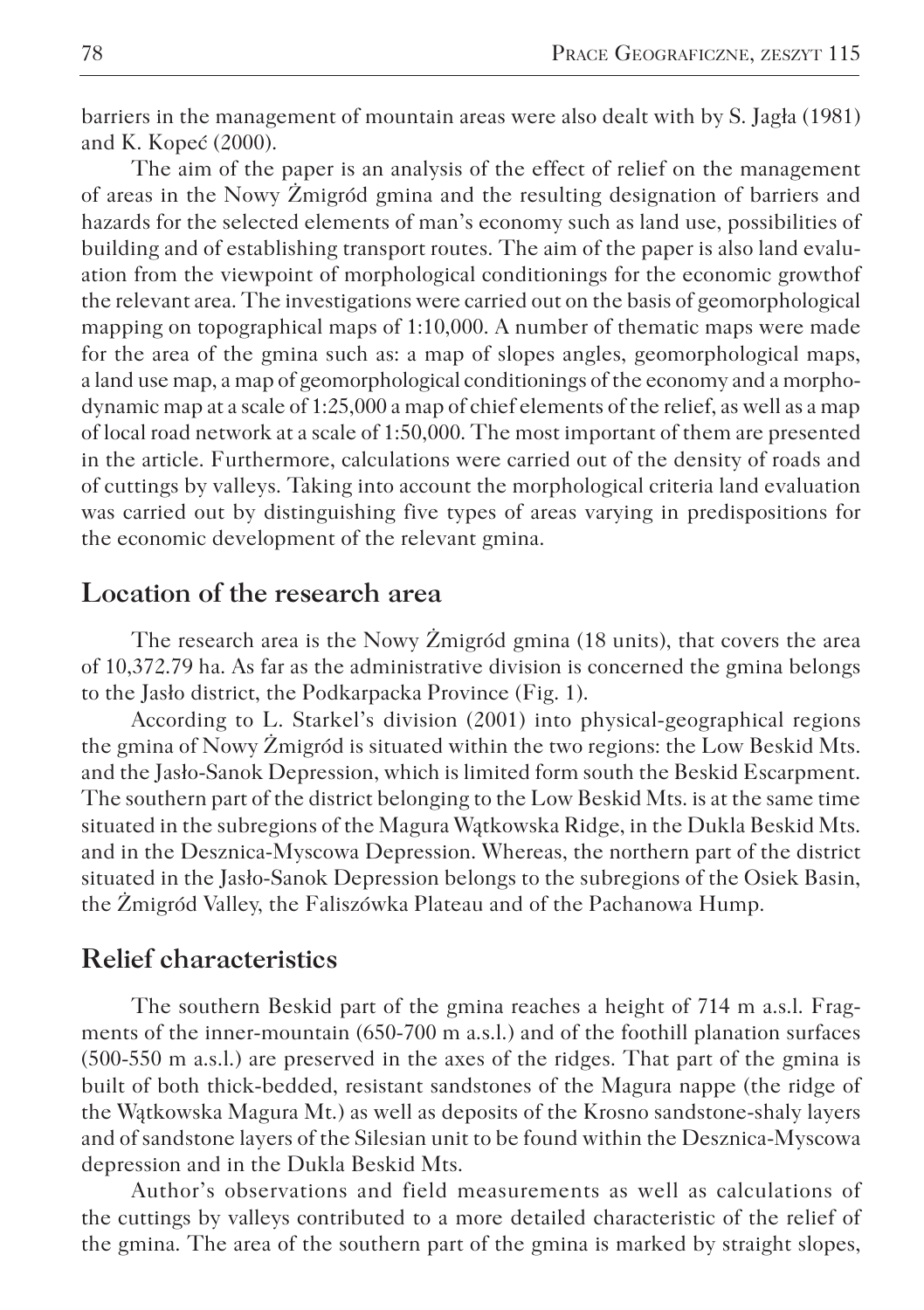

Fig. 1. Location of the research area Ryc 1. Położenie obszaru badań

their inclination on average 10-20°, in places 30° and by valley cuttings amounting to 0.6-2.1 km/sq. km.

The very high index of cuttings by valleys, typical of north-facing slopes, is represented by deep V-shaped valleys forming the whole valley systems while the south- -facing slopes are much less dissected. Typical valleys here are tielkes and basins.

The Jasło-Sanok Depression, in the northern part of the gmina represents an erosion-denudation subsidence. It constitutes a course of flat basins located at heights of 270-340 m a.s.l. divided by flat, low and medium foothills at heights of 350-500 m a.s.l. They lie within an oblong tectonic depression filled by steep-folded and little resistant Krosno layers with patchy outcrops of menilite layers and Ciężkowice sandstone, so conspicuous in the lesser diversification of the relief. Slope inclinations there rarely exceed 6°, only on slopes of low humps they reach  $10^{\circ}$  (Fig. 2). The network of valleys in the area is rare and reaches 0.7 km/sq. km. (Fig.3). Inclinations within the Jasło Foothills achieve 10-20° while in the lower parts of the slopes they decrease to 6-10°. The valley cuttings there amounts to 2.1 km/sq. km.

The area of the gmina is dissected by the Wisłoka and it left-bank tributaries of the Ryj and the Skalnik in the Beskid part and by the Niegłoszcz and the Iwiełka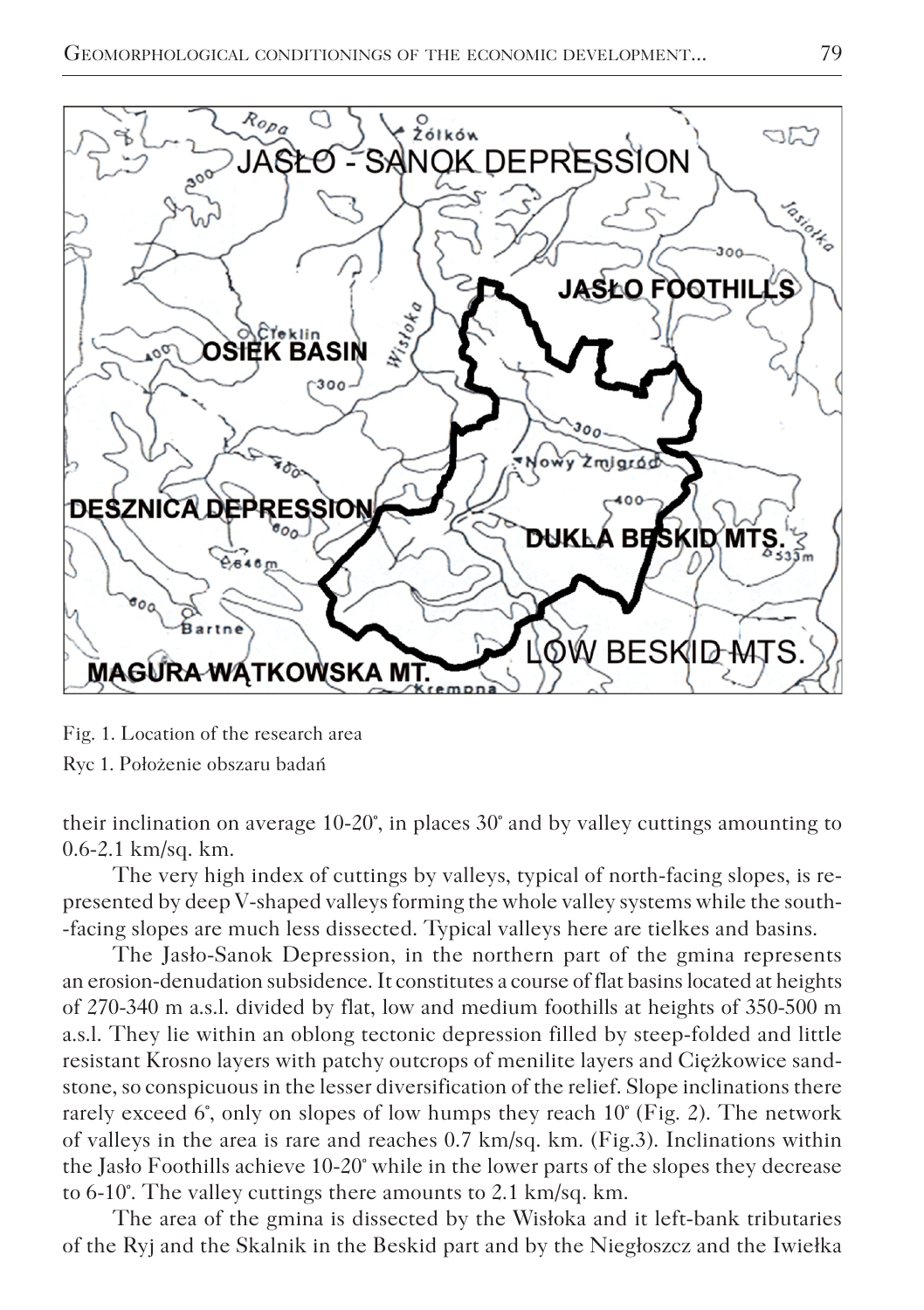in the foothill part. Within the Wisłoka valley there are alternate widenings and narrowings conditioned by bedrock resistance. In the gorge-like sections the width of the valley is as low as 130-170 m while in the Jasło-Sanok Depression its width increases to 900 m (Mytarz) and even as much as 1,700 m north of Nowy Żmigród. Four terrace levels can be separated in the Wisłoka valley. The floodplain, its relative height 3.0-3.5 m, covers a relatively narrow zone adjacent to the river bed. Its width in the Beskid part of the gmina is 100-300 m at a maximum, 250-300 m in the Osiek Basin and the Żmigród Valley. The meadow terrace achieves 4-5 m south of Kąty and 7-7.5 m in the naighbourhood of Nowy Żmigród. The width of the terrace within the Osiek Plain oscillates between 400 m in the southern part and 1,400 m in the northern part. Out of the two oldest terrace levels the well-preserved is the Vistulian level, some 13 m above the Wisłoka channel. It occurs in the form of shelves in the Beskid part, whereas in the Żmigród Valley the level runs in the form of a patch from Nowy Żmigród to the north along the right river bank.

## **The role of relief in economic growth of the gmina**

The relief predetermines directions of economic development, decides upon the settlement and transport network and affects the chances of using natural resources. As relief diversification increases new conditions come into being, which predispose or limit possibilities of management in particular areas. Below barriers and possibilities created by topographic features of the gmina for land use, settlement expansion and for road infrastructure are discussed.

The farming land use is directly associated with height above sea level, slope angle, slope exposure and the degree of its dissection. The above-mentioned elements of the relief can constitute a real barrier in arable farming since as the height above sea level and slope angle increase with an accompanying growth of skeletal soils, arable farming become less and less effective or impossible to be continued (Tab. 1). Height above sea level sets a limit for agro-forestal boundary and the boundary of the usefulness of mountain habitats for agricultural use. The boundary is set at the lowest by J. Fatyga (1991) who appoint it at 700 m a.s.l. This value was also adopted for the gmina of Nowy Żmigród. Because relative heights in the gmina rarely exceed 700 m a.s.l., hence that element of the relief does not seem to limit the possibilities of farming use of land. The greatest possibilities for the development of agriculture are to be found within the Jasło-Sanok Depression and on the Jasło Foothills. Absolute heights there reach 360-400 m a.s.l.

Slope angle is the most important factor responsible for agricultural usefulness of mountain areas (Fig.2) as it constitutes a barrier from the economic and technical point of view, due to hardships in the use of tractor plough, and in transport (Kopeć 2000). Furthermore, with increasing slope angle erosion intensifies, which in consequence leads to the lowering of the amount and quality of crops. The incerase in skeletal soils with slope angle also constitutes a limitation for arable farming. Following the papers by S. Jagła (1981) and Cz. Guzik (1992) were adopted the following limiting values of slope angles in the gmina of Nowy Żmigród; arable farming – 12°, meadow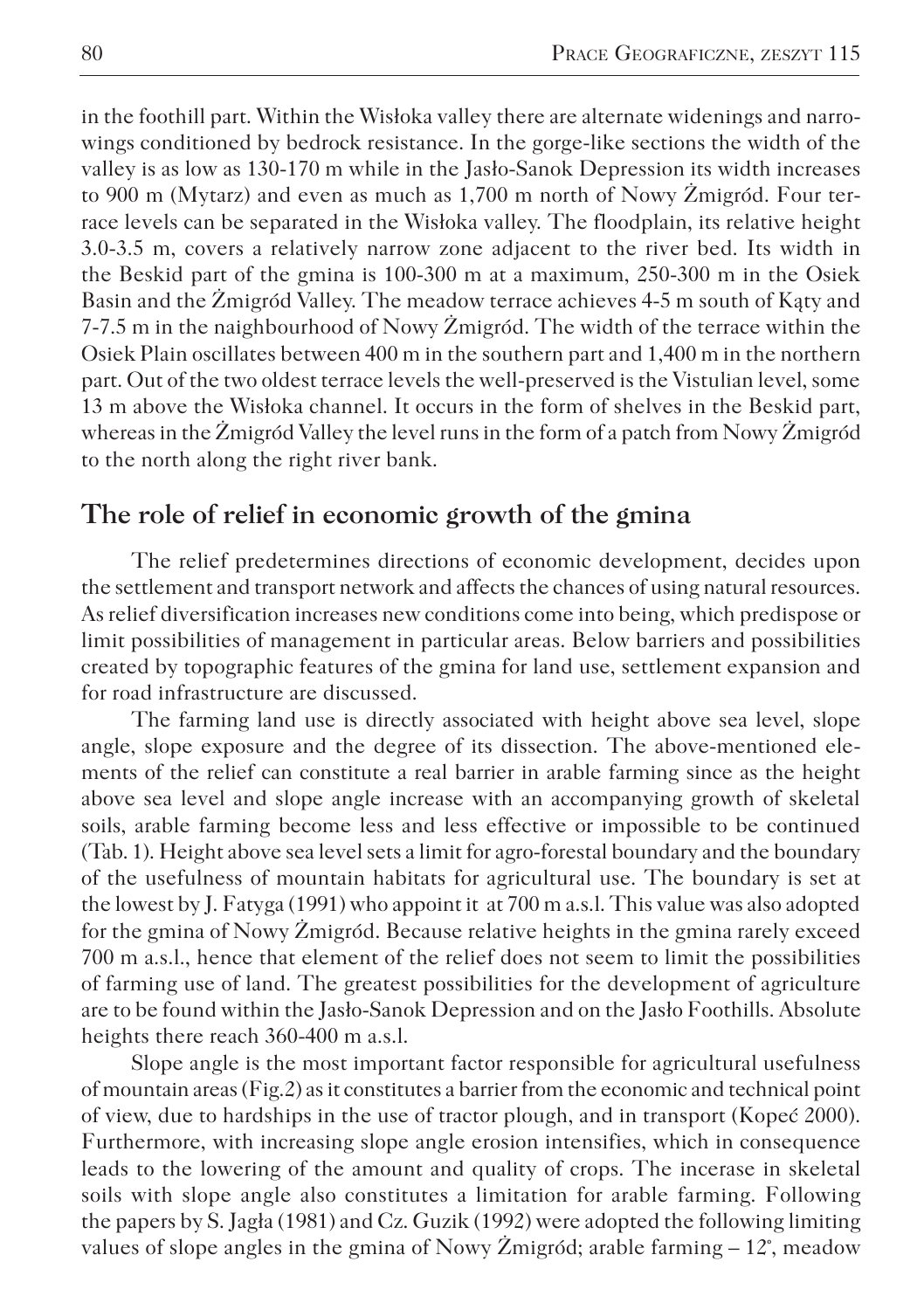| <b>Farmland barriers</b>                   | <b>Settlement and infrastructure barriers</b> |
|--------------------------------------------|-----------------------------------------------|
| $-$ Heights $> 700$ m a.s.1                | - Narrow and sharp ridges                     |
| $-$ Slope angles $> 12^{\circ}$            | - Dome-like, knoll, and conical ridges        |
| - Narrow and sharp ridges                  | $-$ Slopes and hillsides $> 10^{\circ}$       |
| - Dome-like and knoll ridges               | - Plains of flood terraces and the alluvial   |
| $-$ Conical ridges                         | cones associated with them                    |
| - V-shaped valleys, dingles and tielkes    | - Plains of wet meadow terraces               |
| - Trough-like valleys $> 6^{\circ}$        | - Lateral V-shaped valleys and dingles        |
| - Plains of wet meadow terraces liable     | - Tielkes with an uneven and muddy            |
| to flooding                                | bottom                                        |
| $-$ Floodplains                            | - Trough-like valleys $> 6^{\circ}$           |
| - Present-day alluvial cones               | - Valley heads                                |
| - Landslide headwalls and tongues          | - Terrace escarpments                         |
| - Escarpments of terraces and of alluvial  | - Other erosional escarpments (together       |
| cones                                      | with anthropogenic ones)                      |
| - Other erosional escarpments (together    |                                               |
| with anthropogenic ones)                   |                                               |
| - Natural or artificial cuttings of valley |                                               |
| sides and of slopes                        |                                               |
| - Landslide-creeping surfaces              |                                               |
| - Valley heads                             |                                               |

Tab. 1. Barriers constraining economic development in the gmina of Nowy Żmigród

Tab. 1. Bariery ograniczające zagospodarowanie w gminie Nowy. Żmigród wynikające z rzeźby

and pastures  $-20^{\circ}$ , forests  $>20^{\circ}$ . While taking into account the slope inclination (Fig.2) the most predisposed areas for arable farming in the gmina are; slopes of the Magura Wątkowska Mt. to a height of 450-500 m a.s.l. and the southern slopes of the ridge of G. Skały with angles 6-15° except for the slopes in the outlet section of the Ryja stream. Favourable conditions for arable farming are also found in the middle parts of of the ridge in the Desznica-Myscowa Depression, slope angles 6-10° as well as the southern slope of the ridge G. Bucznik, with inclinations of 6-10°. The best conditions for intensive arable farming occur in the Jasło-Sanok Depression.

Furthermore slope dissection in the gmina constitueto another barrier in econoic growth due to dificulties in property integration and limited access to the fields (Fig. 3). According to author's calculations of valley dissections, the highest fragmentation in the Beskid part of the gmina is most conspicuous for north-facing slopes, their dissection amounts to 1.8-2.1 km/sq. km. The Beskid Escarpment is characterized by valley cutting equal to 2.4 km/sq. km. A considerable fragmentation (2.0-2.1 km/sq. km) is also marked on slopes of the Faliszówka Plateau and the Pochorówka Hump in the northern part of the gmina.

Relief also influences a chance possibility of building roads, houses and it affects a shape of settlement units. The extension of settlements and of transport infrastruc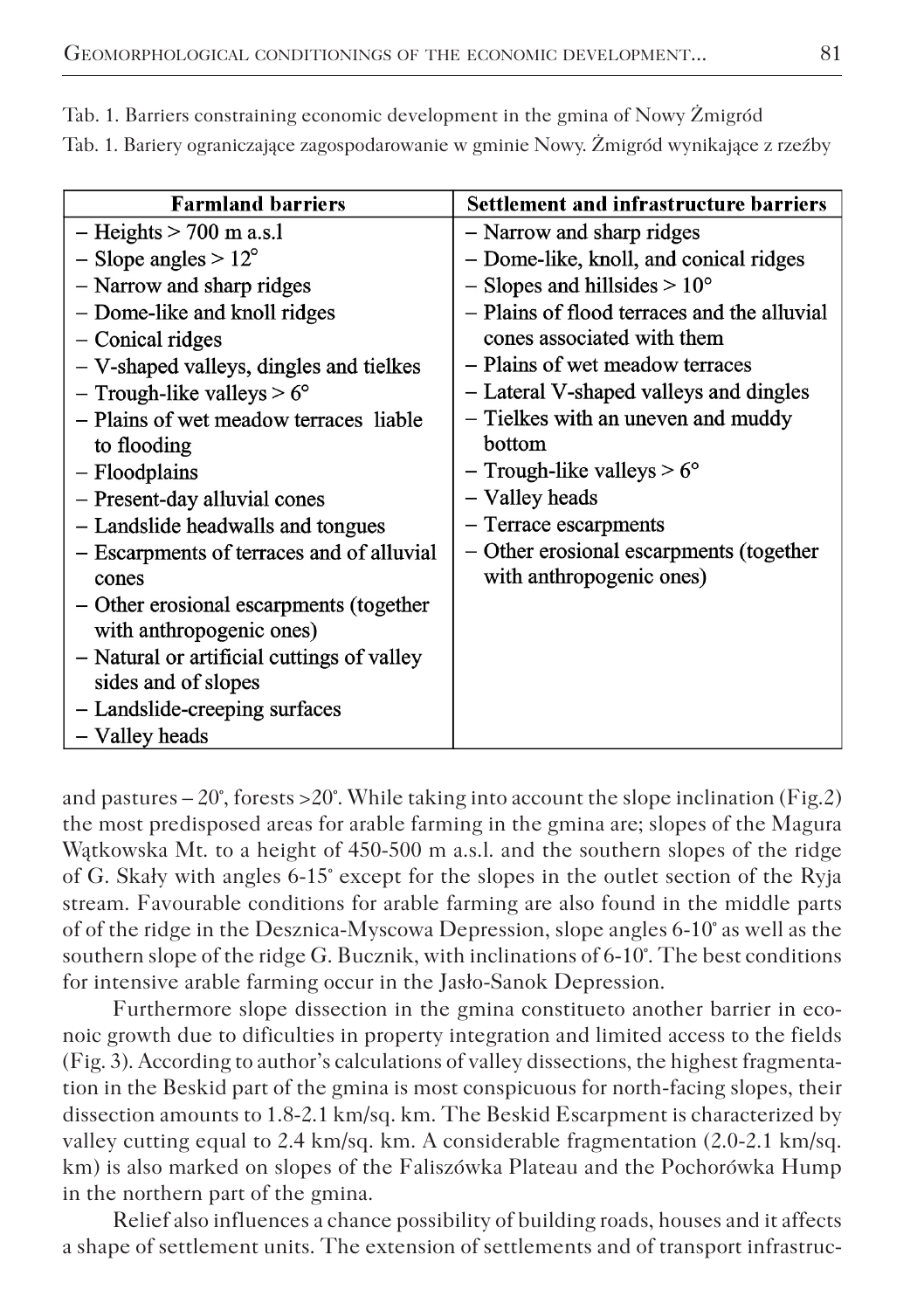ture is dependent on slope inclination, occurrence of landslide hazard, inundations and on unfavourable microclimatic conditions in inner-mountain basins and poorly ventilated valleys (Tab. 1). The location in a valley bottom, despite the vicinity of water is unfavourable on account of floods or undercutting of river banks. The Holocene terraces are marked by water-loggedness due to shallow occurrence of around water table. Moreover, the valley floors are adversely affected by mesoclimate through stagnating masses of cold air (Starkel 1972).

Houses encroaching steep slopes of high inclination and a dense network of field roads in the gmina amounting to 5.4 km/sq. km on average (according to author's calculations) bring about remarkable transformations of slope surfaces, thus creating additional hazard to their stability.

Despite a high hazard landslide areas are easily settled owing to the abundance of water and low slope angles within landslide forms. Besides, the location of landslides, confined by a steep headwall, affects local circulation of the air (Margielewski 2000). However, the risk of renewing landslides and of further recession of landslide edges in humid years, with an additional burden of houses is very high. A considerable slope inclination is an essential barrier for the development of settlement, as to the probability of appearance of new landslides and of creeping surfaces, slopes inclined more than 10 ° should not be built up. Relief also influences possibilities of building roads and foundations and affects the shape of settlement units.

In the case of the gmina these are slopes in the range of the Dukla Beskid Mts., slopes descending to deep V-shaped valleys and areas in close proximity to the edges of river terraces. The extension of settlement and of road network is also impeded by erosional edges. High edges confining buildings, which as a result of sliding down of higher portions of slopes, are undercut and the material frequently getting into the buildings can be observed in the valleys of Beskid tributaries of the Wisłoka (the Ryj and the Skalnik).

The favourable conditions for the development of settlement occur on higher terraces, on foothills within the slopes of lesser inclination (5-15°) (Fig. 2). The places predisposed to the growth of settlement in the gmina are; a broad meadow terrace of the Wisłoka, higher terraces of the Wisłoka especially in the Osiek Basin and in the Żmigród Valley, the higher-raised fragments of flatttenings in the Ryj and the Skalnik valleys, flattenings of the near-valley level preserved on the northern slopes of the Low Beskid Mts. except for the escarpment of the Dukla Beskid Mts., flattenings of the near-valley level on ridges and humps in the Osiek Basin and on the Jasło Foothills at a height of 340-390 m a.s.l.

## **Land quality evaluation in the gmina**

On the basis of the main elements of relief (Fig. 3) and of the map of inclinations (Fig. 2) land quality evaluation was carried out in order of distinguish particular areas of the Nowy Żmigród gmina with different capacities for the conomic development. Designated were areas which constitute a barrier, areas predisposed for the growth of certain economic functions, areas where economic activities can be impeded as well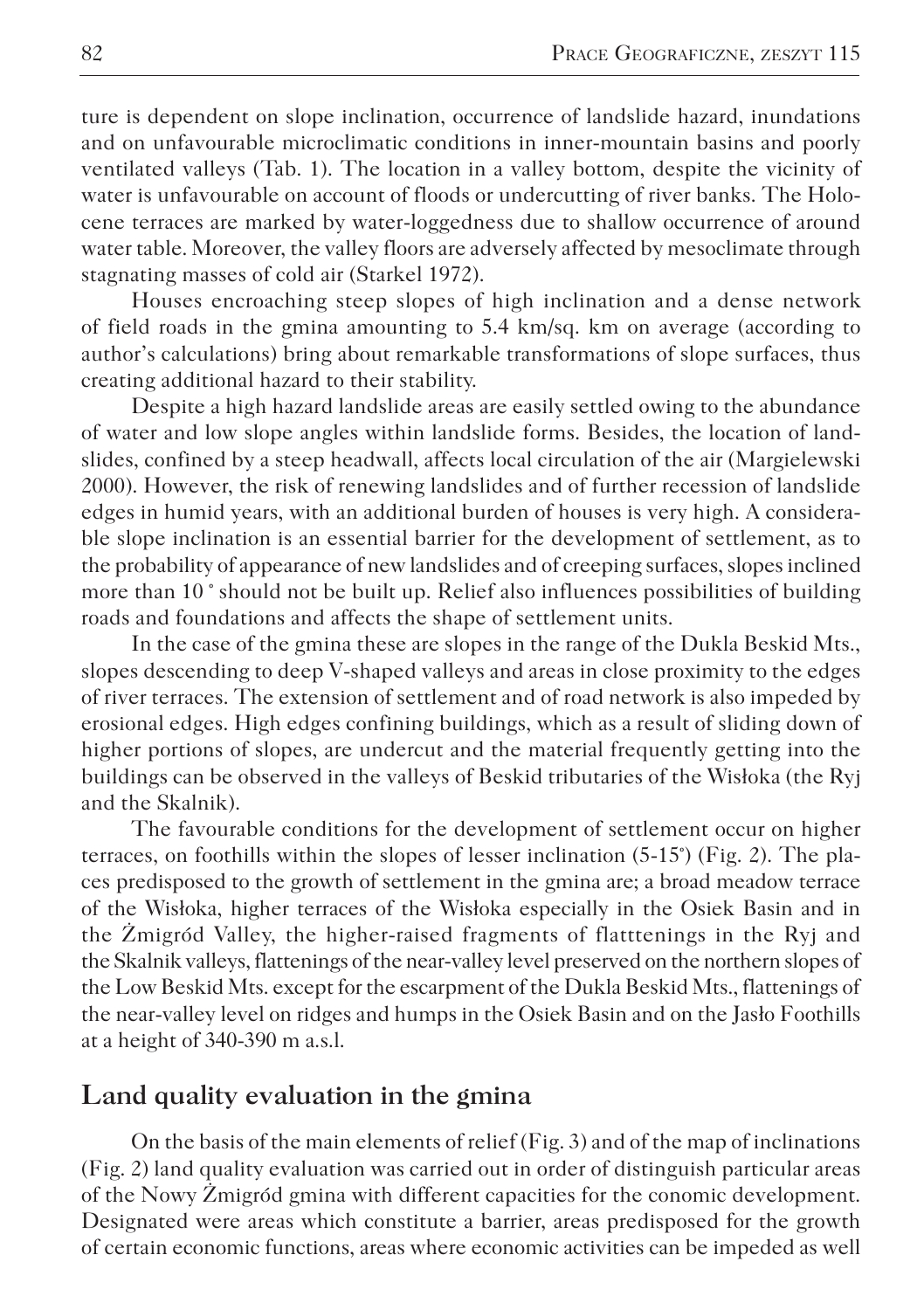as areas favourable from the viewpoint of man's activity in the mountains (Fig. 4). Five areas were separated with features of relief or landforms deciding upon a specific destination of land (Tab. 1).

- I. Area with unfavourable conditions for building, road construction, arable farming, green farming, recommended for reforestation; slopes above 20°, absolute heights above 700 m a.s.l., headwater areas, narrow and sharp ridges, cupola-like, dome and conical ridges, V-shaped valleys, dells.
- II. Area with unfavourable conditions for building, road construction and arable farming, favourable for green cultivation; inclinations 12-20°, basin-like valleys with slopes 12-20°.
- III. Area with unfavourable conditions for building, road construction and arable farming, favourable for green cultivation or reforestation; plains of meadow terraces, wet or threatened by flooding, floodplains, present-day alluvial fans, tielkes, landslide scars and tongues, edges of terraces and alluvial cones, erosional cuttings of slopes.
- IV. Area impeding building and road construction but favourable for arable farming; slopes 10-12°, trough-like valleys, slopes 6-12°, broad and rounded ridges.
- V. Area favourable to building, road construction and arable farming; slopes below 10°, trough-like valleys below 6°, plains of medium and high terraces, plains of alluvial cones linked with medium and high terraces, plains of meadow terraces with favourable water conditions.

Land quality evaluation shows considerable differences in geomorphological conditionings for economic development of the gmina.

The southern part of the gmina is characterized by mosaic patterns with varied conditions for its development. In addition, they cover smaller surfaces. Frequently within one slope all the distinguished land evaluation areas can be found (the Wątkowska Magura Mt.). Such great differences of relief impact over a relatively small area bring about considerable difficulties in the management of all the area. In consequence, some fragments of the slope surface, despite their favourable relief conditionings, must be excluded from man's activities on account of limited access or of their localization within areas with unfavourable effects for the economy. The highest fragmentation of areas separated in the process of land quality evaluation is to be found in the whole range of the Dukla Beskid Mts., it is also there that the highest share of surfaces with unfavourable conditions for human activities occurs (Type I, II, and III). The northern and north-eastern slopes of that ridge entirely eliminate them from the management. High limitations in the management of the areas are to be also observed on the slopes of the Wątkowska Magura Mt., Mount Trzeci Kopiec and of Mount Kolanin. Moreover, difficulties can be found on the slopes of Mount Kamień.

Areas predisposed for the chosen fields of economy in the gmina (land use, building, road network) are to be found mainly in the northern part of the area.

The favourable conditions of that part of the area are also affected by such agents as small height differences, low slope angles, broad meadow terraces of the Wisłoka and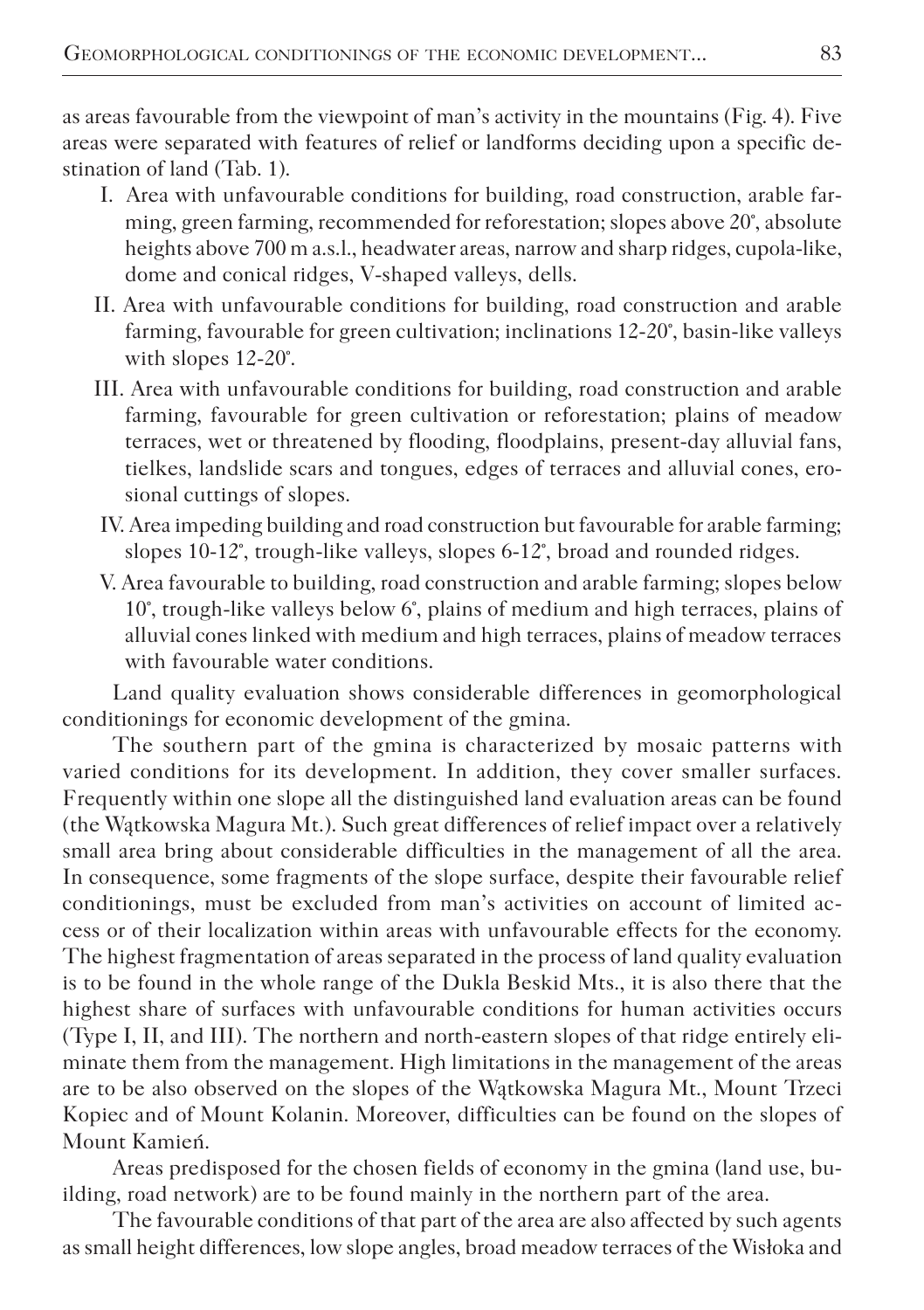fertile soils of the basins originated on thick accumulation material. The Jasło-Sanok Depression is characterized by lesser differentiation in conditions for the economy of conditions and of lesser share of areas with unfavourable conditions.

The Osiek Basin and the Żmigród Valley are marked by a domination of two types of areas (type III and V), which form large and coherent complexes (Fig. 4).

## **Assessment of the management in the Nowy Żmigród gmina**

A comparison of the present structure of land use in the gmina of Nowy Żmigród and of spatial distribution of areas with varying predispositions for the development of the economy in that area makes it possible to express opinion that the spatial economy in the gmina, taking relief into consideration, is very near to the desired one. The accordance of the present state of the gmina's management with conditions of its economic development resulting from relief relates to the mode of land use with such barriers taken into consideration as; height above sea level, slope inclinations and the degree of terrain dissection as well as constraints caused by settlement surface fragmentation. Some risk for the economy, especially on large surfaces (the acreage) of arable lnds, is caused by the umpact of morphogenetic processes such as rainwash,linear erosion and ma movements. They influence the effectiveness of arable farming and agrotechnical and technical measures which facilitate arable farming in the relevant area. When taking a land use structure of the gmina into account it is possible to judge that there are relatively small surfaces that require the introduction of essential changes in management. The changes are constrained to a stabilization of landforms and surfaces modeled by gravitational processes. Floodplains should be reforested as well as steep slopes of deep V-shaped valleys, erosional escarpments and escarpments of river terraces e.g. the escarpment at Nowy Żmigród, the edge of a higher terrace west of Mytarka and the escarpment at Skalnik. Wet areas should be turned into meadows and pastures or reforested e.g. valleys within the Jasło-Sanok Depression. Stabilization is required of the escarpment of landslide headwall Podgóry, south-east of Nowy Żmigród, at the foot of which farm buildings are situated.

On account of building concentrated along valley bottoms and a small number of hamlets the problem with irregular location of farm buildings is also smaller than expected in the mountainous areas. Some difficulties are caused by buildings located too close to escarpments, both above the cuttings as well as at their base. Such a location buildings leads to sliding down of parts of buildings situated on the escarpments and to burying the buildings at their foot. Therefore of space management require introduction of some location limitations for the settlement in the Ryja and the Skalnik valleys. Houses and farm buildings, especially those located in the perilously close vicinity to the receded slope escarpments are principally endangered by mass movements The processes of land sliding are also threatening the escarpment of the Wisłoka terrace on which Nowy Żmigród itself is located. In the Beskid valleys the irregular location of buildings is linked with a small distance from the river bed. There is a need of constraining dwelling housing on areas inundated during floods. Farmsteads situated there, built within the valleys of the Carpathian streams, impede the flow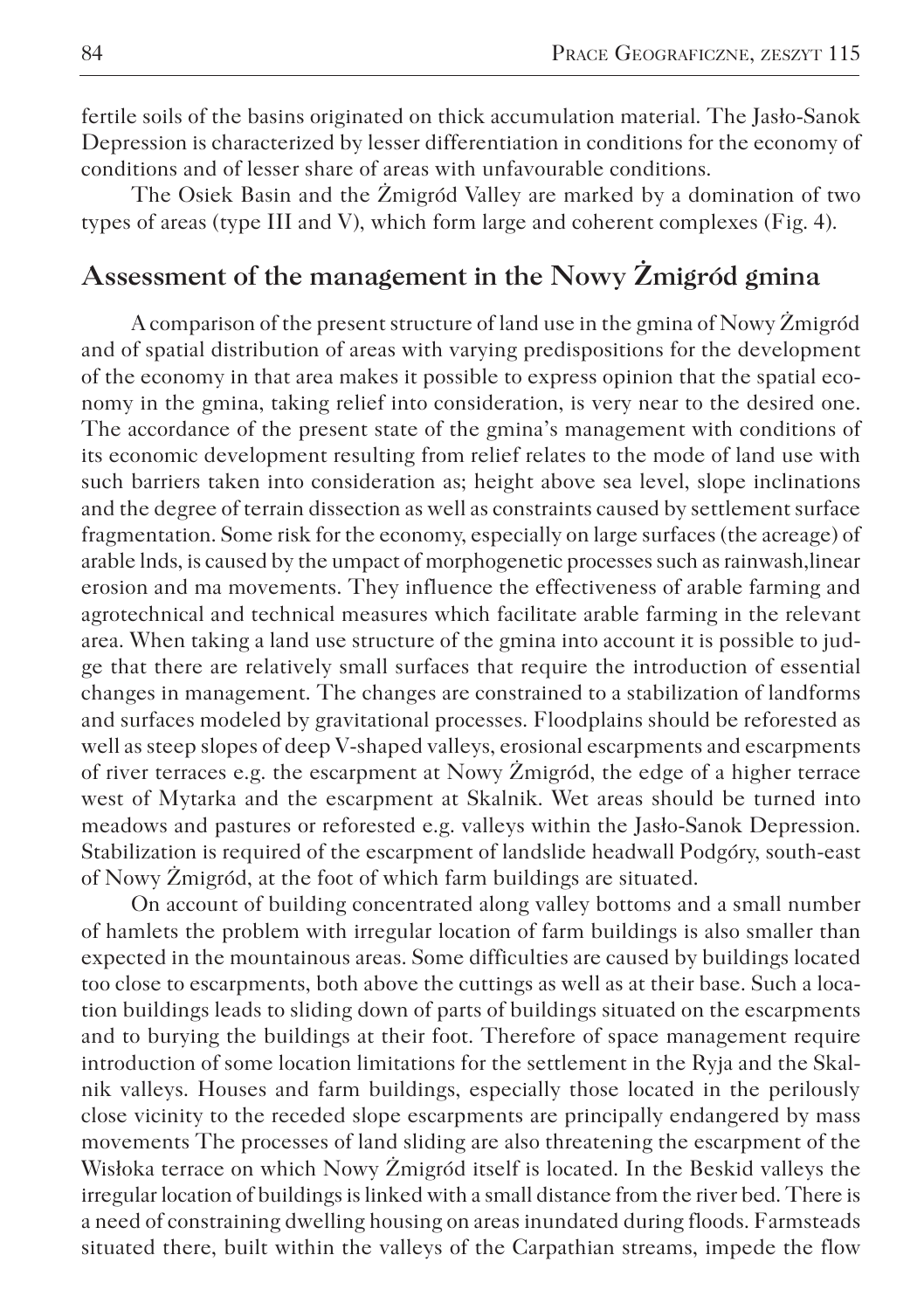of surface waters they are endangered by inundation and their users are threatened by high material losses. Along the Beskid stretch of the Wisłoka valley, at the hamlet Kąty Wola, Zarszyn and Zagrody the dwelling houses encroach floodplain of the river and on the escarpment between the inundation and meadow terraces. In the case of road construction special attention should be paid to roads led through the floodplain at Kąty Podgóry and Kąty Wygoda as well as to a road situated too close to the terrace escarpment (Kąty Podpagórek, Kąty Wygoda). In the Ryj valley an asphalt road is endangered in a few places by destruction as a result of lateral erosion of the river.

## **Conclusions**

The limitations and barriers for the economy of the Nowy Żmigród gmina include; high slope angles of 15 to 30° in the southern part of the gmina (they are responsible for the share of skeleton soils and the intensification of erosion processes), considerable dissection of slopes, narrow ridges, valley floors (unfavourable microclimate) and considerable relative heights (up to 300 m). The northern part is marked by lesser relative heights (30-100 m), small slope angles below 15°, broad hilltops and fertile alluvial soils creating favourable conditions especially for arable farming.

The basic management problems resulting from the relief in the gmina include; dwelling houses located in too close vicinity from watercourses and of all sorts of natural and anthropogenic escarpments, unstable and liable to denudation processes. That phenomenon is fairly frequent in all the Beskid valleys and in the upper reach of the Niegłoszcza valley in the northern part of the gmina. Widespread, too, is the location of houses and buildings on floodplains of the Wisłoka and at the foot of landslide slopes.

Such practices involve frequently irreversible and catastrophic consequences. Unfortunately, in the hitherto practice of the management of mountain regions the limitations and barriers resulting from geomorphological conditions are in too small degree taken into consideration. Therefore, the most urgent tasks for the spatial economy should include managing the space according to conditions of the natural environment, the exclusion from the building up of potentially inundation and landslide areas, biological consolidation of catchment basins and, if such need arises, a change in the structure of land use.

### **References**

- Bogucka A., 1968, *Współzależność między gospodarką a warunkami środowiska geograficznego w rejonie Polskich Karpat*, Probl. Zagosp. Ziem Górskich PAN 6 (19), 52-66.
- Fatyga J., 1991, *Waloryzacja terenów górskich pod kątem rolniczym i ochrony środowiska na przykładzie Sudetów*, IMUZ Falenty.
- German K., Guzik Cz., 2001, *Przyrodnicze bariery i zagrożenia rozwoju rolnictwa w gminie Żegocina w świetle współczesnych przemian naturalnych*, [w:]K. German, J. Balon (red.), *Przemiany środowiska przyrodniczego Polski a jego funkcjonowanie*, Kraków, 661-670.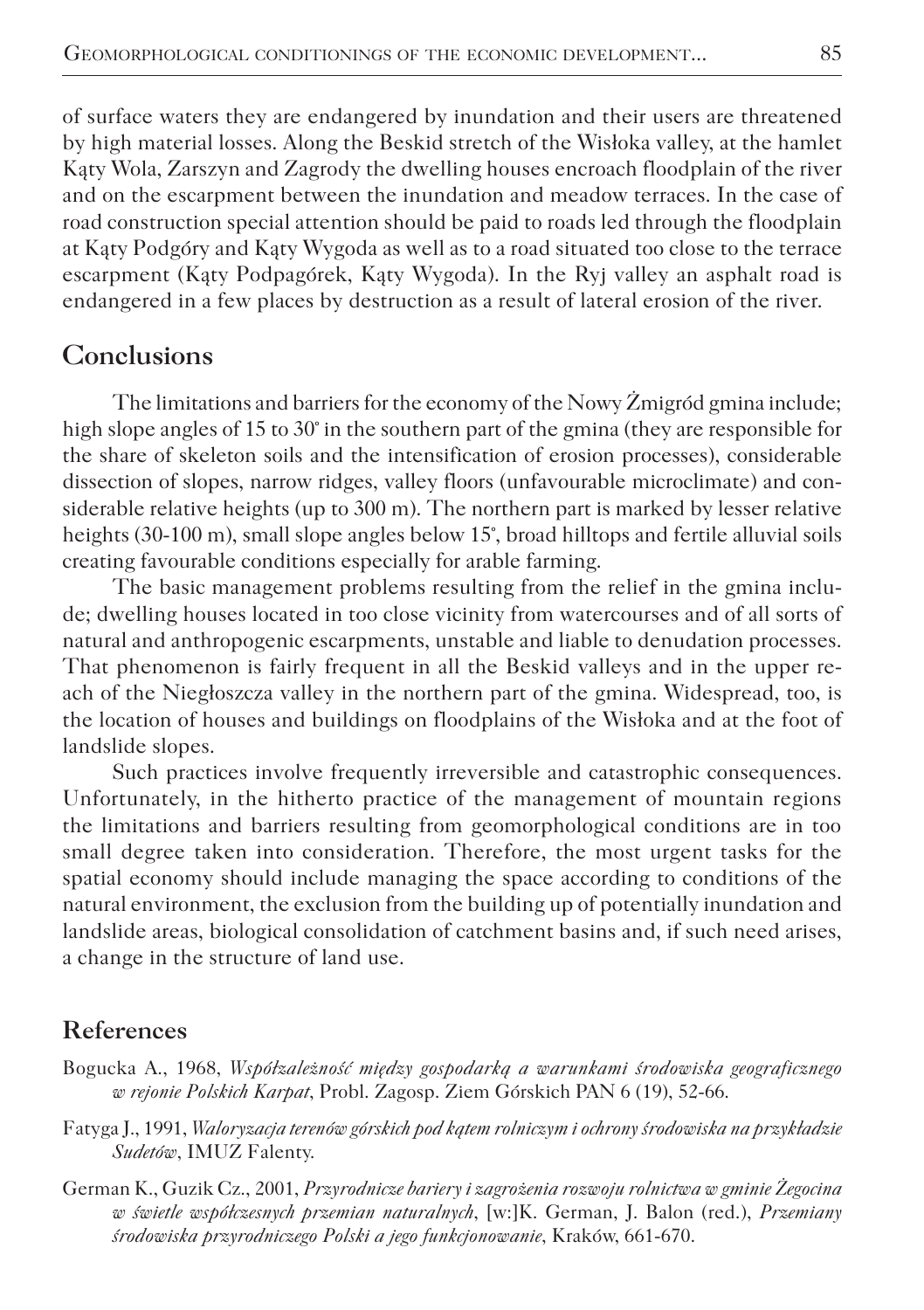- Guzik C., 1992, *Pionowa zmienności użytkowania ziemi w Karpatach*, Zeszyty Naukowe UJ, Prace Geogr. 91, 45-52.
- Jagła S., 1981, *Analiza użytkowania ziemi w Karpatach na tle środowiska przyrodniczego*, Probl. Zagosp. Ziem Górskich PAN 22, 34-45.
- Kopeć S., 2000, *Kryteria wyodrębniania marginalnych gleb górskich w celu ich wyłączenia z użytkowania rolniczego*, Probl. Zagosp. Ziem Górskich PAN 45, 3-15.
- Lach J., 1975, *Ewolucja i typologia krajobrazu Beskidu Niskiego z uwzględnieniem gospodarczej działalności człowieka,* Prace Monograficzne WSP Kraków, 16.
- Margielewski W., 2000, *Gospodarcze znaczenie osuwisk Beskidu Makowskiego*, Probl. Zagosp. Ziem Górskich PAN 46, 52-65.
- Starkel L., 1972, *Charakterystyka rzeźby Polskich Karpat i jej znaczenie dla gospodarki ludzkiej*, Probl. Zagosp. Ziem Górskich PAN 10, 120-141.
- Starkel L., 1990, *Zróżnicowanie przestrzenne środowiska Karpat i potrzeby zmian w użytkowaniu ziemi*, Probl. Zagosp. Ziem Górskich PAN 30, 11-27.
- Starkel L., 2001, *Landscapes of the Lower Beskid mountains and of their northern foreland between the Wisłok and Wisłoka rivers*, Prace Komisji Prehistorii Karpat II, 3-14.

## **Geomorfologiczne uwarunkowania rozwoju gospodarczego gminy Nowy Żmigród**

#### **Streszczenie**

Autorka prezentuje ograniczenia i bariery, jakie stwarza ukształtowanie powierzchni na gospodarkę człowieka w gminie Nowy Żmigród, ze szczególnym uwzględnieniem użytkowania ziemi, możliwość przeprowadzenia ciągów komunikacyjnych oraz zabudowy. Rzeźba gminy cechuje się znacznym zróżnicowaniem w związku z tym warunki dla rozwoju w poszczególnych jej częściach są inne. W ocenie warunków wzięto pod uwagę typy rzeźby, związany z nim układ grzbietów i obniżeń, zróżnicowanie nachyleń, kształt stoków oraz stopień ich rozczłonkowania. Dla zabudowy i infrastruktury oszacowano odległość od koryt rzecznych i podnóży stoków oraz występowanie form osuwiskowych. Na podstawie opracowań kartograficznych dokonano bonitacji obszaru gminy pod kątem ww. możliwości inwestycyjnych. Analiza obecnej struktury użytkowania ziemi oraz przestrzennego rozmieszczenia wyznaczonych w bonitacji obszarów pozwoliła na określenie jakości gospodarki przestrzennej w gminie, która jest zbliżona do prawidłowej. Wskazano na stosunkowo nieliczne obszary o koniecznej zmianie użytkowania (ustabilizowanie krawędzi, obszarów osuwiskowych) oraz podkreślono potrzebę ograniczenia zabudowy i infrastruktury blisko licznych krawędzi, koryt potoków i podnóża stoków. Jednocześnie uwypuklono rolę geomorfologii w planowaniu przestrzennym obszarów wiejskich oraz rolę planowania miejscowego jako narzędzia prawidłowej gospodarki.